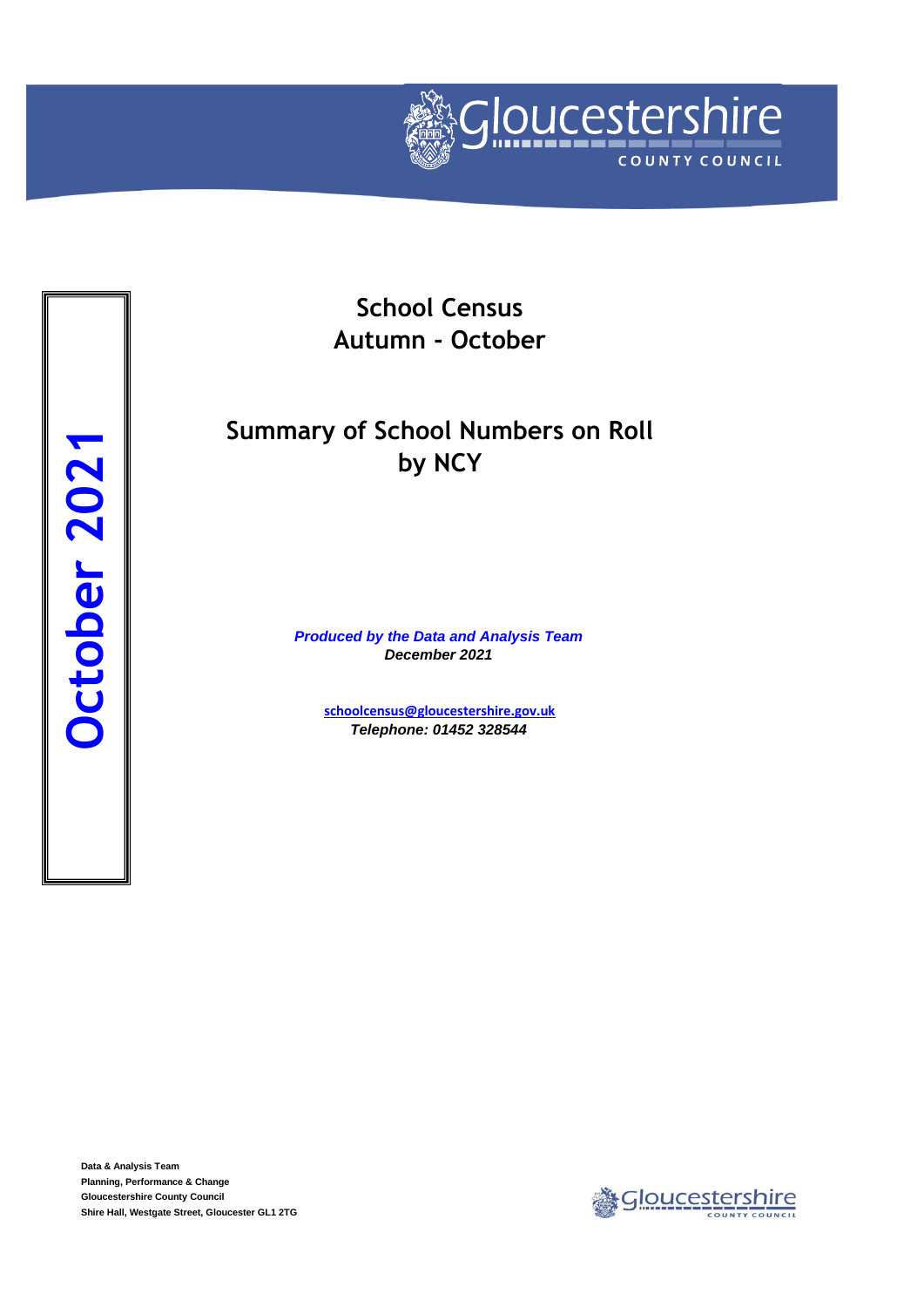## **October 2021 Census Summary of Number On Roll by NCY - All Schools**

|                               |           |    | <b>NATIONAL CURRICULUM YEAR</b> |                                 |      |      |      |      |      |      |      |      |      |      |      |          |        |       |
|-------------------------------|-----------|----|---------------------------------|---------------------------------|------|------|------|------|------|------|------|------|------|------|------|----------|--------|-------|
| <b>Sector</b>                 | <b>N1</b> | N2 |                                 |                                 |      |      |      |      |      |      |      |      |      |      | 12   | 12<br>ıэ | 14     | Total |
| Primary                       |           |    | 6458                            | 6702                            | 6631 | 6738 | 6761 | 6997 | 6902 |      |      |      |      |      |      |          |        | 47189 |
| Secondary                     |           |    |                                 |                                 |      |      |      |      |      | 7436 | 7090 | 7214 | 6792 | 6549 | 3388 | 3229     |        | 41698 |
| Special                       |           |    |                                 | $\overline{\phantom{a}}$<br>י ס | 79   |      | 90   | 98   | 106  | 139  | 148  | 137  | 137  | 119  | 36   | 35<br>⊽⊽ | $\sim$ | 1367  |
| <b>Gloucestershire Totals</b> |           |    | 6503                            | 6778                            | 6710 | 6832 | 6851 | 7095 | 7008 | 7575 | 7238 | 7351 | 6929 | 6668 | 3424 | 3264     | 27     | 90254 |

**Please Note: The grey values in columns 'N1' and 'N2' are not counted towards the overall NOR Total**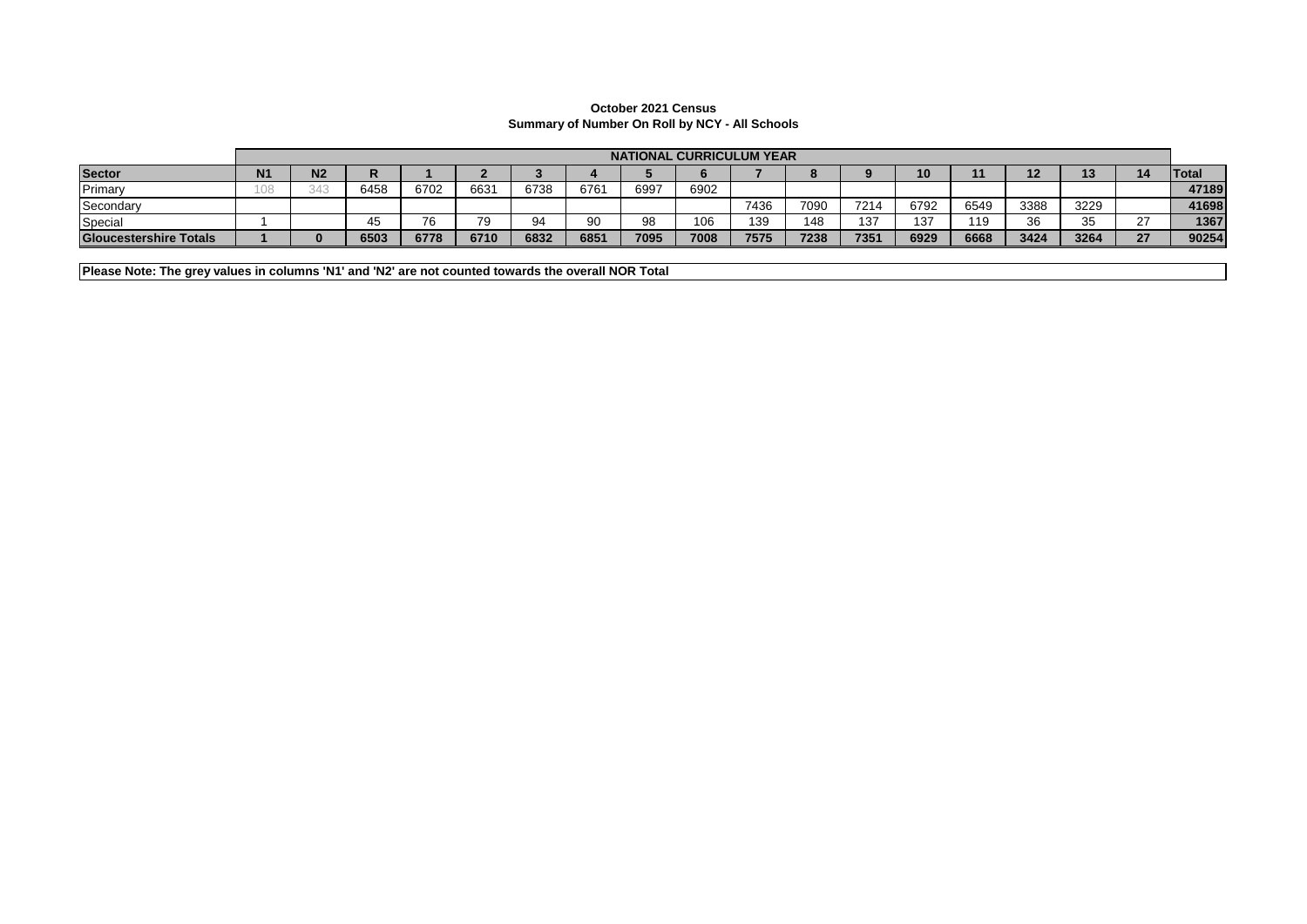| <b>October 2021 Census</b>                 |  |
|--------------------------------------------|--|
| Summary of Number on Roll by NCY - Primary |  |

| <b>Estab</b> | <b>School Name</b>                            | N <sub>1</sub> | N <sub>2</sub> | R              | $\mathbf{1}$    | $\mathbf{2}$     | 3                | 4               | 5                | 6               | <b>Total</b>     |
|--------------|-----------------------------------------------|----------------|----------------|----------------|-----------------|------------------|------------------|-----------------|------------------|-----------------|------------------|
| 2172         | Abbeymead Primary School                      |                |                | 60             | 60              | 60               | 61               | 60              | 85               | 59              | 445              |
| 3334         | Amberley Parochial Primary School             |                |                | 12             | 12              | 14               | 15               | 15              | 15               | 15              | 98               |
| 3308         | Ampney Crucis C of E Primary School           |                |                | 11             | 13              | $\overline{12}$  | $\boldsymbol{9}$ | $\overline{13}$ | 11               | 10              | 79               |
| 5205         | Andoversford Primary School                   |                |                | 13             | $\overline{7}$  | $\overline{13}$  | $\overline{7}$   | 11              | 15               | 15              | 81               |
| 3323         | Ann Cam C of E Primary School                 |                |                | 13             | 16              | 14               | $\overline{12}$  | 11              | 13               | 14              | 93               |
| 3069         | Ann Edwards C of E Primary School             |                |                | 27             | $\overline{34}$ | $\overline{28}$  | 45               | 33              | 31               | 35              | 233              |
| 2040         | Ashchurch Primary School                      |                |                | 17             | $\overline{22}$ | $\overline{19}$  | 17               | 15              | 21               | 22              | 133              |
| 3086         | Ashleworth C of E Primary School              |                |                | 4              | 1               | 7                | 5                | 3               | $\overline{5}$   | 5               | 30               |
| 2041         | <b>Avening Primary School</b>                 |                |                | 15             | 16              | 15               | 17               | 15              | 16               | 15              | 109              |
| 3018         | Aylburton C of E Primary School               |                |                | 9              | 10              | 9                | 10               | 11              | 8                | 11              | 68               |
| 3365         | Barnwood C of E Primary School                |                |                | 9              | $\overline{30}$ | 29               | $\overline{31}$  | $\overline{25}$ | 31               | 30              | 185              |
| 2171         | Beech Green Primary School                    |                |                | 37             | $\overline{51}$ | 58               | 60               | 57              | 60               | 60              | 383              |
| 2165         | <b>Benhall Infant School</b>                  |                |                | 60             | 60              | 60               |                  |                 |                  |                 | 180              |
| 2043         | <b>Berkeley Primary School</b>                |                | 30             | 27             | 25              | 25               | 30               | 22              | 29               | 21              | 179              |
| 2103         | Berry Hill Primary School                     |                |                | 30             | 29              | 30               | 27               | 26              | 29               | 30              | 201              |
| 3019         | Bibury C of E Primary School                  |                |                | 1              | 3               | 5                | 3                | 6               | 6                | $\overline{4}$  | 28               |
| 2056         | <b>Birdlip Primary School</b>                 |                |                | 15             | 16              | 15               | $\overline{15}$  | 15              | $\overline{16}$  | 14              | 106              |
| 2135         | <b>Bishops Cleeve Primary Academy</b>         |                |                | 120            | $\overline{88}$ | 80               | $\overline{92}$  | $\overline{88}$ | 96               | 92              | 656              |
| 3020         | Bisley Blue Coat C of E Primary School        |                |                | 8              | $\mathbf 5$     | $\overline{11}$  | 14               | 6               | 15               | 16              | 75               |
| 2042         | <b>Blakeney Primary School</b>                |                |                | 8              | 17              | 16               | $\overline{11}$  | $\overline{14}$ | $\frac{1}{8}$    | $\overline{16}$ | 100              |
| 2045         | <b>Bledington School</b>                      |                |                | $\overline{7}$ | 15              | 11               | $\overline{12}$  | 6               | 11               | 10              | 72               |
| 3021         | Blockley C of E Primary School                |                |                | 19             | $\overline{21}$ | $\overline{18}$  | $\overline{17}$  | $\overline{23}$ | 23               | 23              | 144              |
| 5204         | Blue Coat C of E Primary School               |                |                | 32             | 47              | 39               | 42               | 41              | 46               | 49              | 296              |
| 2046         | Bourton-on-the-Water Primary School           |                |                | 35             | $\overline{47}$ | 38               | 27               | 40              | 48               | 43              | $\overline{278}$ |
| 2104         | Bream C of E Primary School                   |                |                | 22             | 25              | 23               | 14               | 18              | 23               | 21              | 146              |
| 3335         | Brimscombe C of E Primary School              |                |                | 8              | 12              | 8                | 12               | 15              | 16               | 16              | 87               |
| 2001         | <b>Brockworth Primary Academy</b>             |                |                | 47             | 34              | 53               | 43               | 52              | 43               | 38              | 310              |
| 3311         | Bromesberrow St. Mary's C of E Primary School |                |                | 11             | 10              | 8                | $\overline{7}$   | 9               | $\overline{7}$   | $\overline{11}$ | 63               |
| 3315         | Bussage C of E Primary School                 |                |                | 18             | 29              | $\overline{26}$  | $\overline{29}$  | $\overline{30}$ | 30               | 30              | 192              |
| 2134         | <b>Callowell Primary School</b>               |                |                | 15             | 16              | $\overline{24}$  | 15               | $\overline{22}$ | 29               | 23              | 144              |
| 2008         | <b>Calton Primary School</b>                  |                |                | 59             | 80              | 81               | 77               | $\overline{76}$ | 89               | 87              | 549              |
| 2143         | Cam Everlands Primary School                  |                |                | 30             | 30              | $\overline{28}$  | 30               | 30              | 30               | 30              | 208              |
| 3313         | Cam Hopton C of E Primary School              |                |                | 30             | 30              | 29               | 30               | 26              | 29               | 30              | 204              |
| 2138         | Cam Woodfield Infant School                   |                |                | 39             | 44              | 45               |                  |                 |                  |                 | 128              |
| 2058         | Cam Woodfield Junior School                   |                |                |                |                 |                  | 45               | 47              | 47               | 35              | 174              |
| 5220         | Carrant Brook Junior School                   |                |                |                |                 |                  | 52               | 48              | 37               | 47              | 184              |
| 2117         | <b>Cashes Green Primary School</b>            |                |                | 25             | 25              | 30               | 30               | 31              | 31               | 31              | 203              |
| 2132         | Castle Hill Primary School                    |                |                | 29             | 30              | 29               | 30               | 30              | 30               | 30              | 208              |
| 2050         | Chalford Hill Primary School                  |                |                | 29             | 23              | $\overline{27}$  | 28               | 30              | 31               | 31              | 199              |
| 5207         | Charlton Kings Infant Academy                 |                |                | 90             | 90              | 90               |                  |                 |                  |                 | 270              |
| 5206         | Charlton Kings Junior Academy                 |                |                |                |                 |                  | 93               | 94              | 94               | 94              | 375              |
| 2080         | <b>Chesterton Primary School</b>              | 10             | 34             | 25             | 22              | 22               | 30               | $\overline{18}$ | 26               | 20              | 163              |
| 5215         | Christ Church C of E Primary School (Chelt)   |                |                | 30             | 30              | 32               | 31               | $\overline{32}$ | 31               | 32              | 218              |
| 2051         | Churcham Primary School                       |                |                | 5              | $\overline{7}$  | $6\phantom{1}$   | 8                | 4               | $\overline{7}$   | 8               | 45               |
| 2052         | Churchdown Parton Manor Infant School         |                |                | 33             | 56              | 46               |                  |                 |                  |                 | 135              |
| 2122         | Churchdown Parton Manor Junior School         |                |                |                |                 |                  | 62               | 56              | 60               | 58              | 236              |
| 2144         | Churchdown Village Infant Academy             |                |                | 51             | 62              | 61               |                  |                 |                  |                 | 174              |
| 2053         | Churchdown Village Junior School              |                |                |                |                 |                  | 60               | 57              | 61               | 60              | 238              |
| 3375         | <b>Cirencester Primary School</b>             |                |                | 46             | 27              | 45               | 53               | 49              | 43               | 55              | 318              |
| 2036         | Clearwater                                    |                |                | 40             | 20              | 27               | 16               | 29              |                  |                 | 132              |
| 3053         | Clearwell C of E Primary School               |                |                | 13             | $\mathbf 5$     | 5                | 4                | 12              | 5                | 12              | 56               |
| 2039         | Coaley C of E Primary School                  |                |                | 8              | $\overline{12}$ | $\boldsymbol{9}$ | 5                |                 | 11               | 11              | 60               |
| 2106         | <b>Coalway Community Infant School</b>        |                |                | 50             | 60              | 45               |                  |                 |                  |                 | 155              |
| 2105         | Coalway Junior School                         |                |                |                |                 |                  | 59               | 57              | 48               | 60              | 224              |
| 3027         | Coberley C of E Primary School                |                |                | 4              | 10              | 9                | $\bf 8$          | 13              | 10               | 13              | 67               |
| 3017         | Cold Aston C of E Primary School              |                |                | 11             | 15              | $\overline{8}$   | $\,6$            | 14              | 14               | 14              | 82               |
| 2175         | Coney Hill Community Primary School           |                |                | 29             | 30              | 30               | 30               | 59              | 30               | 60              | 268              |
| 2185         | Coopers Edge Primary School                   |                |                | 59             | 60              | 60               | 60               | 59              | 59               | 59              | 416              |
| 3322         | Cranham C of E Primary School                 |                |                | $\mathbf 9$    | $9$             | $\overline{7}$   | $\bf 8$          | 9               | $\boldsymbol{9}$ | $\overline{5}$  | 56               |
|              |                                               |                |                |                |                 |                  |                  |                 |                  |                 |                  |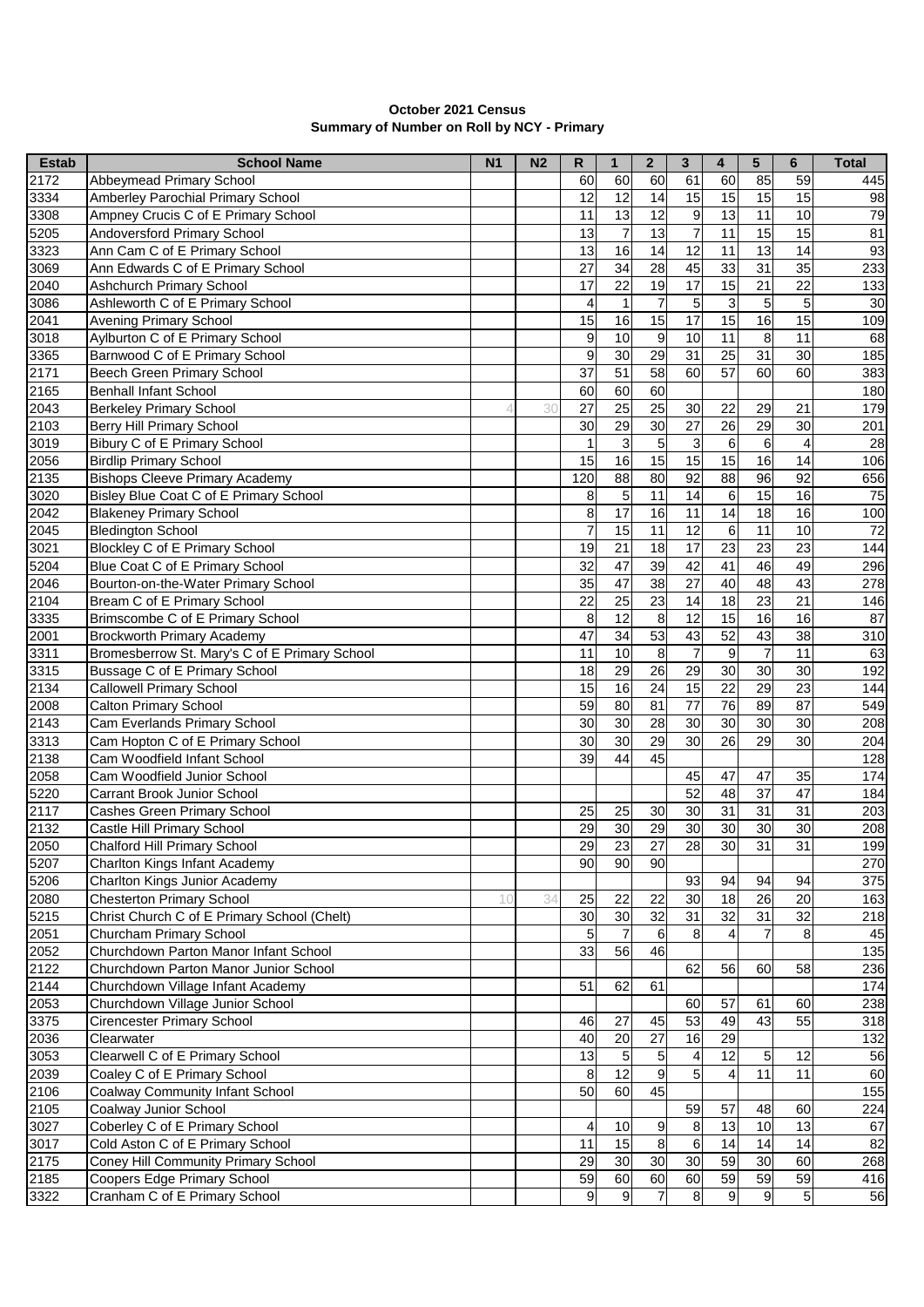| <b>Estab</b>    | <b>School Name</b>                         | N <sub>1</sub> | N <sub>2</sub> | R               | $\mathbf{1}$    | $\overline{\mathbf{2}}$ | $\mathbf{3}$     | 4               | 5               | $\bf 6$         | <b>Total</b> |
|-----------------|--------------------------------------------|----------------|----------------|-----------------|-----------------|-------------------------|------------------|-----------------|-----------------|-----------------|--------------|
| 3030            | Deerhurst & Apperley C of E Primary School |                |                | 10              | 11              | 10                      | 11               | 12              | 8               | 12              | 74           |
| 2034            | Dinglewell Infant School                   |                |                | 86              | $\overline{90}$ | 91                      |                  |                 |                 |                 | 267          |
| 2030            | Dinglewell Junior School                   |                |                |                 |                 |                         | 90               | 92              | 88              | 89              | 359          |
| 3087            | Down Ampney C of E Primary School          |                |                | 6               | $\overline{4}$  | 6                       | 9                | $\overline{2}$  | 6               | $\overline{7}$  | 40           |
| 2093            | <b>Drybrook Primary School</b>             |                | 15             | 11              | 11              | 14                      | 10               | 11              | 15              | 21              | 93           |
| 2147            | <b>Dunalley Primary School</b>             |                |                | 60              | 60              | 60                      | 60               | 60              | 60              | 61              | 421          |
| 2009            | Dursley C of E Primary Academy             |                |                | 41              | 43              | 40                      | 34               | 41              | 46              | 40              | 285          |
| 2044            | Eastcombe Primary School                   |                |                | 6               | $\overline{7}$  | 5                       | $\overline{c}$   | 10              | 13              | 12              | 55           |
| 2068            | Eastington Primary School                  |                |                | 20              | $\overline{20}$ | $\overline{20}$         | $\overline{20}$  | $\overline{20}$ | 20              | $\overline{20}$ | 140          |
| 2107            | <b>Ellwood Community Primary School</b>    |                |                | 19              | $\overline{20}$ | $\overline{21}$         | $\overline{19}$  | $\overline{20}$ | $\overline{20}$ | $\overline{22}$ | 141          |
| 2013            | <b>Elmbridge Primary School</b>            |                |                | 90              | 88              | 90                      | 88               | $\overline{90}$ | 90              | 89              | 625          |
| 3034            | English Bicknor C of E Primary School      |                |                | 6               | 9               | 5                       | $\overline{2}$   | 10              | 10              | 11              | 53           |
| 3035            | Fairford C of E Primary School             |                |                | 43              | $\overline{35}$ | 49                      | $\overline{47}$  | $\overline{55}$ | 35              | 32              | 296          |
| 3061            | Field Court C of E Infant School           | 28             | 57             | 89              | 86              | 90                      |                  |                 |                 |                 | 265          |
| 2168            | <b>Field Court Junior School</b>           |                |                |                 |                 |                         | 90               | 89              | 88              | 89              | 356          |
| 2200            | <b>Finlay Community Primary School</b>     |                |                | 60              | 60              | 59                      | 60               | 29              | 60              | 30              | 358          |
| 2061            | <b>Forest View Primary School</b>          |                |                | 53              | 55              | 46                      | 51               | 42              | 64              | 60              | 371          |
| 2136            | <b>Foxmoor Primary School</b>              |                |                | 37              | $\overline{37}$ | $\overline{37}$         | 37               | $\overline{37}$ | 40              | 38              | 263          |
| 2177            | <b>Gardners Lane Primary School</b>        |                |                | 21              | 30              | 31                      | 40               | 43              | 27              | 47              | 239          |
| 2137            | <b>Gastrells Community Primary School</b>  |                |                | 23              | $\overline{18}$ | $\overline{26}$         | $\overline{28}$  | $\overline{27}$ | 26              | 26              | 174          |
| 5211            | Glebe Infant School                        |                |                | $\overline{42}$ | 48              | 42                      |                  |                 |                 |                 | 132          |
| 2142            | <b>Glenfall Community Primary School</b>   |                |                | 29              | $\overline{28}$ | $\overline{28}$         | 30               | 30              | 30              | 30              | 205          |
| 2150            | Gloucester Road Primary School             |                |                | 30              | $\overline{30}$ | $\overline{28}$         | $\overline{28}$  | 30              | $\overline{21}$ | 28              | 195          |
| 2069            | Gotherington Primary Academy               |                |                | 30              | 30              | $\overline{29}$         | 30               | 30              | 30              | 31              | 210          |
| 2063            | <b>Grange Primary School</b>               |                |                | $\overline{31}$ | 43              | $\overline{35}$         | 33               | $\overline{47}$ | 43              | $\overline{40}$ | 272          |
| 2181            | <b>Grangefield Primary School</b>          |                |                | 61              | 57              | 59                      | $\overline{59}$  | 56              | 50              | 48              | 390          |
| 2115            | <b>Great Oldbury Primary Academy</b>       | 25             | 16             | 13              |                 |                         |                  |                 |                 |                 | 13           |
| 2151            | <b>Greatfield Park Primary School</b>      |                |                | 22              | 30              | 30                      | 30               | 58              | 31              | 29              | 230          |
| 2113            | <b>Gretton Primary School</b>              |                |                | 16              | 13              | 13                      | 14               | 12              | 13              | 15              | 96           |
| 3326            | Hardwicke Parochial Primary School         |                |                | 38              | 49              | 58                      | 57               | 60              | 82              | 59              |              |
| 3039            | Haresfield C of E Primary School           |                |                | 15              | 17              | 15                      | 15               | 15              | 15              | 15              | 403<br>107   |
| 2025            | Harewood Infant School                     |                |                | 88              | 87              | 84                      |                  |                 |                 |                 | 259          |
| 2026            | Harewood Junior School                     |                |                |                 |                 |                         | 87               | 86              | 91              | 88              | 352          |
| 3040            | Hartpury C of E Primary School             |                |                | 15              | 18              | 15                      | 13               | 15              | 14              | 11              | 101          |
| 2005            | <b>Hatherley Infant School</b>             |                |                | $\overline{27}$ | $\overline{37}$ | 39                      |                  |                 |                 |                 | 103          |
| 3041            | Hatherop C of E Primary School             |                |                | 12              | $\overline{12}$ | $\overline{11}$         | 12               | 9               | 10              | 11              | 77           |
| $\frac{1}{301}$ | Hempsted C of E Primary School             |                |                | 30              | 30              | 28                      | $\overline{29}$  | 30              | 30              | 32              | 209          |
| 5219            | <b>Heron Primary School</b>                |                |                | 60              | 59              | 60                      | 60               | $\overline{57}$ | 60              | 59              | 415          |
|                 |                                            |                |                | 20              | 19              | $\overline{29}$         | $\overline{29}$  | 24              | 22              | 21              |              |
| 2178            | Hester's Way Primary School                |                |                |                 |                 |                         |                  |                 |                 |                 | 164          |
| 3084            | Highnam C of E Primary Academy             |                |                | 30              | 30              | 31                      | 32               | 31<br>5         | 30              | 32              | 216          |
| 3367            | Hillesley C of E Primary School            |                |                | $\overline{c}$  | 10              | 6                       | $\overline{c}$   |                 | $\,6$           | 6               | 37           |
| 2028            | <b>Hillview Primary School</b>             |                |                | 30              | 30              | 31                      | 33               | 29              | 30              | 30              | 213          |
| 3316            | Holy Apostles C of E Primary School        |                |                | 30              | 30              | 30<br>30                | 30               | 30              | 31              | 30              | 211          |
| 3093            | Holy Trinity C of E Primary School         |                |                | 31              | 28              | 17                      | $\overline{27}$  | 30              | 27              | 28              | 201          |
| 2184            | Hope Brook C of E Primary School           |                |                | 13              | 17              |                         | $\overline{17}$  | $\overline{18}$ | 16              | 17              | 115          |
| 3327            | Horsley C of E Primary School              |                |                | 10              | $\overline{10}$ | 15                      | $\boldsymbol{9}$ | $\overline{17}$ | 14              | 19              | 94           |
| 3328            | Huntley C of E Primary School              |                |                | 12              | $\overline{12}$ | 12                      | 14               | 13              | 14              | 15              | 92           |
| 2022            | Hunts Grove Primary Academy                |                | 23             | 48              | 49              | 29                      | 31               | 31              | 30              | 25              | 243          |
| 2145            | Innsworth Infant School                    |                |                | 30              | 34              | 35                      |                  |                 |                 |                 | 99           |
| 2118            | Innsworth Junior School                    |                |                |                 |                 |                         | 36               | 32              | 38              | 41              | 147          |
| 3374            | <b>Isbourne Valley Primary School</b>      |                |                | 12              | 14              | 8                       | 15               | 11              | $\overline{9}$  | 10              | 79           |
| 2073            | Kemble Primary School                      |                |                | 15              | 15              | $\overline{16}$         | 16               | 14              | $\overline{12}$ | 15              | 103          |
| 3042            | Kempsford C of E Primary School            |                |                |                 | 11              | 13                      | 12               | 16              | 9               | 12              | 80           |
| 3372            | King's Stanley C of E Primary School       |                |                | 30              | 30              | 30                      | 31               | 25              | 30              | 31              | 207          |
| 3010            | Kingsholm C of E Primary School            |                |                | 89              | 85              | 80                      | 89               | 85              | 90              | 86              | 604          |
| 3373            | Kingsway Primary School                    |                |                | 60              | 60              | 58                      | 58               | 55              | 58              | 55              | 404          |
| 2075            | Kingswood Primary School                   |                |                | 15              | 13              | 17                      | 15               | 17              | 20              | 18              | 115          |
| 3101            | Lakefield C of E Primary School            |                |                | 28              | 31              | 27                      | 29               | 31              | 31              | 32              | 209          |
| 2160            | Lakeside Primary School                    |                |                | 64              | $\overline{90}$ | 74                      | 80               | 89              | 88              | 82              | 567          |
| 3094            | Leckhampton C of E Primary School          |                |                | 90              | $\overline{90}$ | $\overline{88}$         | 89               | 61              | 60              | 89              | 567          |
| 2047            | Leighterton Primary School                 |                |                | 14              | 18              | 17                      | 12               | 9               | 15              | 10              | 95           |
| 3331            | Leonard Stanley C of E Primary School      |                |                | 30              | 29              | 18                      | 29               | 30              | 31              | 30              | 197          |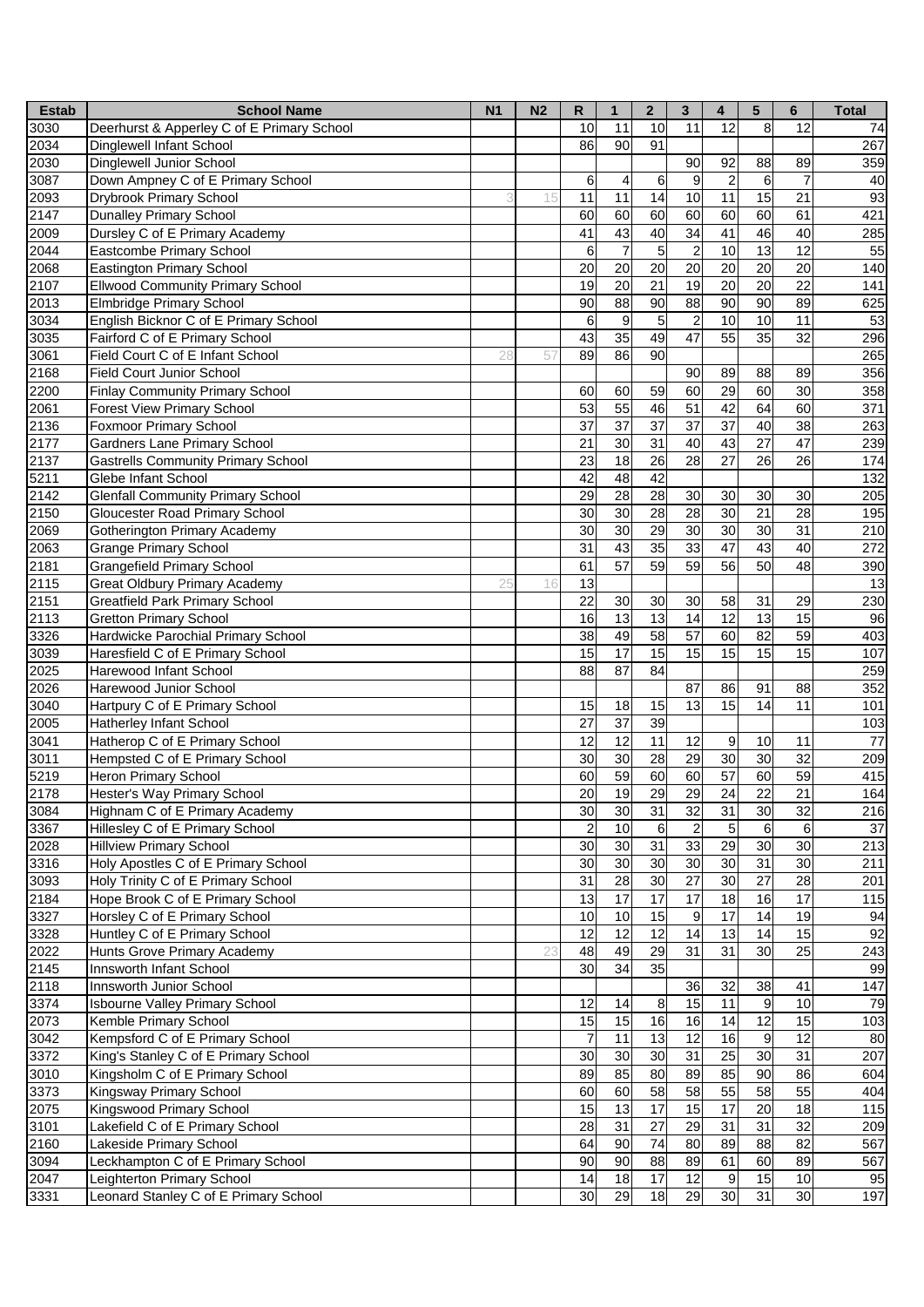| <b>Estab</b> | <b>School Name</b>                                        | N <sub>1</sub> | N <sub>2</sub> | $\mathsf{R}$            | $\mathbf{1}$              | $\overline{\mathbf{2}}$ | $\mathbf{3}$     | 4               | 5                | 6               | <b>Total</b> |
|--------------|-----------------------------------------------------------|----------------|----------------|-------------------------|---------------------------|-------------------------|------------------|-----------------|------------------|-----------------|--------------|
| 2004         | <b>Linden Primary School</b>                              |                |                | 60                      | 60                        | 60                      | 59               | 59              | 60               | 60              | 418          |
| 3044         | Littledean C of E Community Primary School                |                |                | 15                      | 14                        | 14                      | 13               | 15              | 16               | 14              | 101          |
| 3045         | Longborough C of E Primary School                         |                |                | 12                      | 12                        | $\overline{4}$          | 11               | $\overline{7}$  | 8                | 10              | 64           |
| 2029         | Longford Park Primary Academy                             | 10             | 29             | 31                      | $\overline{30}$           | $\overline{30}$         | 31               | 27              | 11               | 12              | 172          |
| 2033         | Longlevens Infant School                                  |                |                | 114                     | 114                       | 116                     |                  |                 |                  |                 | 344          |
| 2031         | Longlevens Junior School                                  |                |                |                         |                           |                         | 121              | 121             | 121              | 120             | 483          |
| 3047         | Longney C of E Primary School                             |                |                | 7                       | 13                        | 13                      | 13               | 15              | 17               | 14              | 92           |
| 2077         | Lydbrook Primary School                                   |                |                | 12                      | 10                        | 19                      | 12               | 14              | 22               | 17              | 106          |
| 3048         | Lydney C of E Community Primary School                    |                |                | $\overline{30}$         | 30                        | 28                      | $\overline{32}$  | 29              | 30               | 30              | 209          |
| 2179         | Meadowside Primary School                                 |                |                | $\overline{31}$         | 30                        | $\overline{27}$         | $\overline{30}$  | 30              | 30               | $\overline{31}$ | 209          |
| 3050         | Meysey Hampton C of E Primary School                      |                |                | 14                      | 13                        | 15                      | $\overline{13}$  | $\overline{12}$ | 14               | 16              | 97           |
| 2081         |                                                           |                |                | 27                      | 30                        | $\overline{24}$         | $\overline{23}$  | $\overline{29}$ | 27               | 29              |              |
|              | <b>Mickleton Primary School</b>                           |                |                |                         |                           |                         |                  |                 |                  |                 | 189          |
| 5217         | Minchinhampton Primary School                             |                | 13             | 45                      | 45                        | 45                      | 44               | 48              | 45               | 45              | 317          |
| 3337         | Miserden C of E Primary School                            |                |                | 11                      | $\overline{7}$            | 10                      | $\boldsymbol{9}$ | $6\phantom{1}6$ | 6                | 3               | 52           |
| 3338         | Mitcheldean Endowed Primary School                        |                |                | 30                      | 30                        | $\overline{27}$         | 28               | 21              | 30               | 32              | 198          |
| 2125         | Mitton Manor Primary School                               |                |                | 30                      | 28                        | 30                      | 29               | 30              | 30               | 27              | 204          |
| 2037         | <b>Moat Primary School</b>                                |                |                | 17                      | 15                        | $\overline{21}$         | $\overline{22}$  | 13              | 18               | 27              | 133          |
| 3052         | Nailsworth C of E Primary School                          |                |                | 30                      | 29                        | 30                      | 30               | $\overline{26}$ | 29               | 30              | 204          |
| 2155         | Naunton Park Primary School                               |                |                | 60                      | 60                        | 60                      | 56               | 59              | 57               | 60              | 412          |
| 3340         | Newnham St. Peter's C of E Primary School                 |                |                | 14                      | $\overline{14}$           | $\overline{13}$         | 24               | 16              | 16               | 18              | 115          |
| 3055         | North Cerney C of E Primary School                        |                |                | 6                       | $\ensuremath{\mathsf{3}}$ | 5                       | 8                | 9               | 13               | 5               | 49           |
| 3341         | North Nibley C of E Primary School                        |                |                | 15                      | 15                        | 15                      | $\frac{1}{8}$    | 15              | 17               | 14              | 109          |
| 3056         | Northleach C of E Primary School                          |                |                | 19                      | 16                        | 19                      | 11               | 18              | 18               | 19              | 120          |
| 2119         | Northway Infant School                                    |                |                | 45                      | 42                        | 39                      |                  |                 |                  |                 | 126          |
| 3057         | Norton C of E Primary School                              |                |                | $\overline{23}$         | 20                        | $\overline{20}$         | 23               | 27              | 24               | 21              | 158          |
| 3099         | Oak Hill C of E Primary School                            |                |                | 8                       | 8                         | 10                      | 5                | 9               | $\,6$            | 8               | 54           |
| 3310         | Oakridge Parochial Primary School                         |                |                | 4                       |                           | $\mathbf{1}$            | $\overline{7}$   | 6               | $\overline{7}$   | 5               | 30           |
| 5221         | Oakwood Primary School                                    |                |                | 54                      | 39                        | 42                      | 52               | 45              | 49               | 36              | 317          |
| 2006         | Offa's Mead Primary Academy                               |                |                | 12                      | 18                        | 23                      | 18               | 22              | 8                | 25              | 126          |
| 2090         | Park Junior School                                        |                |                |                         |                           |                         | 53               | 49              | 61               | 35              | 198          |
| 2108         | Parkend Primary School                                    |                |                | 7                       | 10                        | 10                      | 8                | 9               | 10               | 10              | 64           |
| 3060         | Pauntley C of E Primary School                            |                |                | 3                       | $\,6$                     | 6                       | $\overline{8}$   | $\overline{7}$  | $6\phantom{1}6$  | $\overline{7}$  | 43           |
| 5203         | Picklenash Junior School                                  |                |                |                         |                           |                         | 45               | $\overline{47}$ | 46               | 58              | 196          |
| 2109         | <b>Pillowell Community Primary School</b>                 |                |                | 8                       | 13                        | 10                      | $\overline{11}$  | 15              | 11               | 15              | 83           |
| 3319         | Powell's C of E Primary School                            |                |                | 60                      | 61                        | 59                      | 60               | 60              | 60               | 59              | 419          |
| 3343         | Prestbury St Mary's C of E Junior School                  |                |                |                         |                           |                         | 89               | 60              | 60               | 58              | 267          |
| 2010         | Primrose Hill C of E Primary Academy                      |                |                | 30                      | 31                        | 29                      | 32               | 30              | 29               | $\overline{31}$ | 212          |
| 2116         | Queen Margaret Primary School                             |                |                | 22                      | 19                        | $\overline{27}$         | 20               | 28              | 30               | 23              | 169          |
|              |                                                           |                |                | 13                      | 12                        | $\overline{12}$         | 11               | 14              | 13               | 16              | 91           |
| 3063         | Randwick C of E Primary School                            |                |                |                         |                           |                         |                  |                 |                  |                 |              |
| 3054         | Redbrook C of E Primary School                            |                |                | $\overline{\mathbf{4}}$ | $\overline{c}$            | 5                       | $\mathbf{3}$     | $\,8\,$         | $\,6$            | $\overline{4}$  | 32           |
| 3064         | Redmarley C of E Primary Academy                          |                |                | 12                      | $\overline{12}$           | 6                       | 13               | 14              | 11               | 13              | 81           |
| 5200         | Robinswood Primary Academy                                |                | 23             | 47                      | 48                        | 58                      | $\overline{58}$  | 51              | 70               | 56              | 388          |
| 2123         | Rodborough Community Primary School                       |                |                | 21                      | 29                        | 29                      | $\overline{29}$  | 30              | 31               | 30              | 199          |
| 2085         | Rodmarton Primary School                                  |                |                | 5                       | 6                         | $\overline{12}$         | 11               | 11              | $\boldsymbol{9}$ |                 | 61           |
| 2158         | Rowanfield Infant School                                  |                |                | $\overline{74}$         | 83                        | 87                      |                  |                 |                  |                 | 244          |
| 2157         | Rowanfield Junior School                                  |                |                |                         |                           |                         | 64               | 81              | 89               | 80              | 314          |
| 3065         | Ruardean C of E Primary School                            |                |                | 5                       | 14                        | 13                      | 12               | 13              | 13               | 12              | 82           |
| 3345         | Sapperton C of E Primary School                           |                |                | 9                       | 8                         | 11                      | 9                | 12              | 12               | 10              | 71           |
| 5216         | Severnbanks Primary School                                |                |                | 30                      | 39                        | 30                      | $\overline{32}$  | 43              | 29               | 31              | 234          |
| 2072         | <b>Sharpness Primary School</b>                           |                |                | 20                      | $\overline{10}$           | $\overline{17}$         | 18               | 14              | 16               | 18              | 113          |
| 2084         | Sheepscombe Primary School                                |                |                | 10                      | 10                        | 11                      | 11               | 9               | 11               | 11              | 73           |
| 3067         | Sherborne C of E Primary School                           |                |                | 8                       | 6                         | 7                       | 10               | 4               | 9                | 6               | 50           |
| 3068         | Shurdington C of E Primary School                         |                |                | 23                      | 30                        | 24                      | 25               | 26              | 30               | 27              | 185          |
| 3089         | Siddington C of E Primary School                          |                |                | 13                      | 16                        | 12                      | 11               | $\overline{7}$  | 16               |                 | 79           |
| 2086         | Slimbridge Primary School                                 |                |                | 21                      | $\overline{20}$           | $\overline{21}$         | 18               | 16              | 15               | 15              | 126          |
| 2066         | Soudley Primary School                                    |                |                | 7                       | $\overline{5}$            | 10                      | 11               | 11              | 11               | 5               | 60           |
| 3070         | Southrop C of E Primary School                            |                |                | 4                       | $\overline{7}$            | 6                       | 10               | $\overline{7}$  | $\overline{7}$   | $\overline{4}$  | 45           |
| 2164         | Springbank Primary Academy                                |                | 28             | 56                      | 60                        | 59                      | 59               | 58              | 58               | 58              | 408          |
| 3317         | St. Andrew's Church of England Primary School, Chedworth  |                |                | 11                      | $\sqrt{5}$                | 15                      | $\mathsf 3$      | $\overline{10}$ | 9                | 9               | 62           |
| 3344         | St. Briavels Parochial C of E Primary School              |                |                | $\overline{17}$         | $\overline{20}$           | 18                      | $\overline{18}$  | $\overline{18}$ | $\overline{20}$  | 20              | 131          |
| 3354         | St. Catharine's Catholic Primary School                   |                |                | 10                      | $\overline{17}$           | $\overline{20}$         | $\overline{15}$  | $\overline{24}$ | 20               | 11              | 117          |
| 5213         | St. David's C of E Primary School                         |                |                | 43                      | 40                        | 48                      | 41               | 35              | 36               | 48              | 291          |
| 3364         | St. James' and Ebrington Church of England Primary School |                |                | 16                      | 21                        | 20                      | 12               | 26              | 19               | 20              | 134          |
|              |                                                           |                |                |                         |                           |                         |                  |                 |                  |                 |              |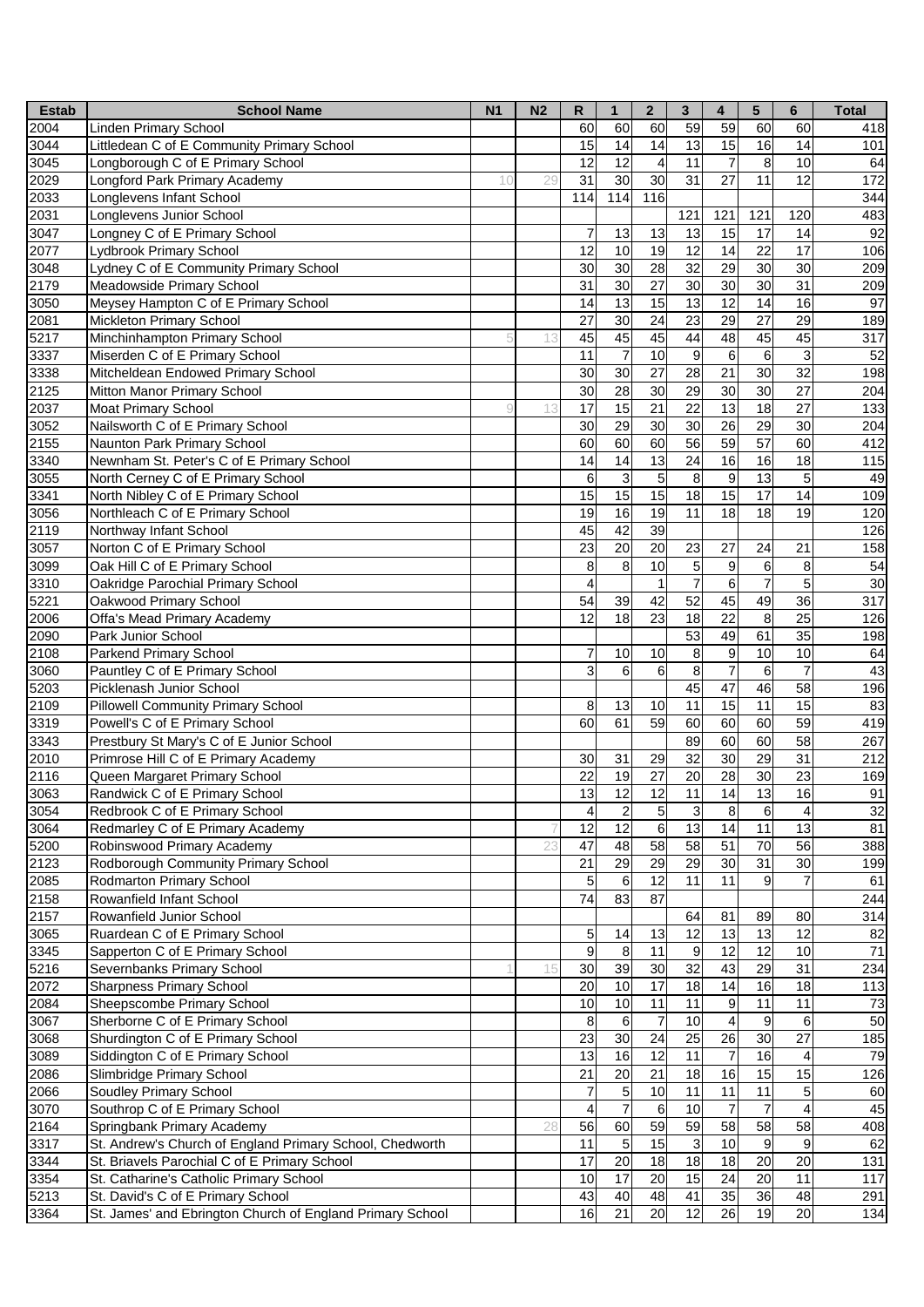| <b>Estab</b> | <b>School Name</b>                            | N <sub>1</sub> | N <sub>2</sub> | $\mathsf{R}$    | $\mathbf{1}$     | $\mathbf{2}$            | $\overline{3}$  | 4               | 5                       | $6\phantom{1}$  | <b>Total</b> |
|--------------|-----------------------------------------------|----------------|----------------|-----------------|------------------|-------------------------|-----------------|-----------------|-------------------------|-----------------|--------------|
| 3006         | St. James' C of E Junior School               |                |                |                 |                  |                         | 28              | 26              | 47                      | 37              | 138          |
| 3096         | St. James' C of E Primary School              |                |                | 59              | 60               | $\overline{57}$         | 60              | 61              | 59                      | 61              | 417          |
| 2038         | St. John's C of E Primary Academy (Coleford)  |                |                | 20              | 21               | $\overline{14}$         | 21              | 27              | 19                      | 42              | 164          |
| 3097         | St. John's C of E Primary School (Chelt)      |                |                | 29              | 29               | $\overline{25}$         | 29              | 28              | 28                      | 28              | 196          |
| 3356         | St. Joseph's Catholic Primary School          |                |                | 27              | 25               | 15                      | 28              | 25              | 29                      | 27              | 176          |
| 3330         | St. Lawrence C of E Primary School            |                |                | 27              | 26               | 31                      | 30              | 32              | 26                      | 30              | 202          |
| 3363         | St. Mark's C of E Junior School               |                |                |                 |                  |                         | 58              | 59              | 61                      | 59              | 237          |
| 3360         | St. Mary's C of E Infant School               |                |                | 61              | 60               | 58                      |                 |                 |                         |                 | 179          |
| 3348         | St. Mary's C of E Primary School              |                |                | 50              | 46               | $\overline{51}$         | 41              | 47              | 60                      | 58              | 353          |
| 3358         | St. Mary's Catholic Primary Academy           |                |                | 28              | 33               | 30                      | $\overline{32}$ | 32              | 32                      | 30              | 217          |
| 2088         | St. Matthew's C of E Primary School           |                |                | 25              | $\overline{25}$  | $\overline{29}$         | 30              | 29              | 30                      | 30              | 198          |
| 3004         | St. Paul's C of E Primary School              |                |                | 30              | 30               | 29                      | 28              | 30              | 29                      | 29              | 205          |
| 3370         | St. Peter's Catholic Primary School           |                |                | 58              | 57               | 60                      | 60              | 60              | 60                      | 59              | 414          |
| 3359         | St. Thomas More Catholic Primary School       |                |                | 29              | 28               | 30                      | 28              | 27              | 44                      | 25              | 211          |
| 2065         | St. White's Primary School                    |                |                | $\overline{42}$ | 42               | $\overline{37}$         | 39              | 45              | 45                      | 45              | 295          |
| 3366         | Staunton & Corse C of E Primary Academy       |                |                | 15              | 18               | 11                      | 16              | 18              | 16                      | 11              | 105          |
| 2067         | Steam Mills Primary School                    |                |                | 18              | 15               | 17                      | 16              | 16              | 17                      | 16              | 115          |
| 3038         | Stone with Woodford C of E Primary School     |                |                | 15              | 12               | 17                      | 13              | 15              | 15                      | 14              | 101          |
| 2146         | Stonehouse Park Infant School                 |                |                | 34              | 55               | 48                      |                 |                 |                         |                 | 137          |
| 2091         | Stow-on-the-Wold Primary School               |                |                | 13              | $\overline{18}$  | 13                      | 20              | 9               | 23                      | 19              | 115          |
| 3025         | Stratton C of E Primary School                |                |                | 27              | $\overline{27}$  | 30                      | $\overline{29}$ | 28              | $\overline{29}$         | 30              | 200          |
| 2094         | <b>Stroud Valley Community Primary School</b> |                |                | $\overline{37}$ | $\overline{37}$  | $\overline{32}$         | $\overline{35}$ | 35              | 40                      | 36              | 252          |
| 3071         | Swell C of E Primary School                   |                |                | 3               | $\mathbf{3}$     | $\mathbf{1}$            | 3               | $6\phantom{.}6$ | $\overline{\mathbf{4}}$ | $\overline{7}$  | 27           |
| 5214         | Swindon Village Primary School                |                |                | 60              | 61               | 60                      | 60              | 60              | 61                      | 60              | 422          |
| 3072         | Temple Guiting C of E Primary School          |                |                | 16              | $\overline{13}$  | $\overline{14}$         | $\overline{12}$ | 8               | 10                      | 18              | 91           |
| 3073         | Tewkesbury C of E Primary School              |                |                | $\overline{38}$ | 29               | 32                      | $\overline{30}$ | 44              | 52                      | 41              | 266          |
| 5209         | The British Primary School                    |                |                | 25              | $\overline{26}$  | $\overline{19}$         | $\overline{17}$ | 30              | 25                      | 29              | 171          |
| 5201         | The Catholic School of St. Gregory The Great  |                |                | 60              | 58               | 58                      | 60              | 60              | 60                      | 60              | 416          |
| 2130         | The Croft Primary School                      |                |                | 21              | 18               | 18                      | 21              | 18              | 20                      | 22              | 138          |
| 2180         | The John Moore Primary School                 |                |                | 45              | 45               | 45                      | 30              | 30              | 30                      | 31              | 256          |
| 2070         | The Rissington School                         |                |                | 34              | 42               | 31                      | 45              | 25              | 33                      | 44              | 254          |
| 3357         | The Rosary Catholic Primary Academy           |                |                | $\overline{22}$ | $\overline{26}$  | $\overline{24}$         | 25              | 30              | 30                      | 32              | 189          |
| 2098         | Thrupp Primary School                         |                |                | $\overline{20}$ | $\overline{20}$  | $\overline{20}$         | 18              | $\overline{20}$ | 22                      | $\overline{20}$ | 140          |
| 2099         | <b>Tibberton Community Primary School</b>     |                |                | $\overline{18}$ | 14               | 17                      | $\overline{21}$ | 15              | 19                      | 18              | 122          |
| 5208         | <b>Tirlebrook Primary School</b>              |                |                | 29              | 30               | 30                      | 30              | 31              | 30                      | 30              | 210          |
| 2095         | <b>Tredington Community Primary School</b>    |                |                | 11              | $\overline{11}$  | 9                       | $\overline{12}$ | $\overline{3}$  | 13                      | 12              | 71           |
| 2032         | <b>Tredworth Infant School</b>                | 13             | 26             | 55              | 65               | 66                      |                 |                 |                         |                 | 186          |
| 2002         | <b>Tredworth Junior School</b>                |                |                |                 |                  |                         | 65              | 68              | 79                      | 80              | 292          |
| 3074         | Tutshill C of E Primary School                |                |                | 27              | 31               | 29                      | 30              | 30              | 30                      | 30              | 207          |
| 2101         | <b>Twyning Primary School</b>                 |                |                | 21              | 16               | 21                      | 16              | 15              | 14                      | 12              | 115          |
| 3076         | Uley C of E Primary School                    |                |                | 17              | 19               | 11                      | 17              | 15              | 15                      | 17              | 111          |
| 2097         | <b>Uplands Community Primary School</b>       |                |                | 15              | 16               | $\overline{15}$         | 15              | 16              | 15                      | 16              | 108          |
| 3077         | Upton St Leonards C of E Primary School       |                |                | 61              | 60               | 58                      | 60              | 59              | 58                      | 61              | 417          |
| 2102         | <b>Walmore Hill Primary School</b>            |                |                | 4               | $\overline{8}$   | 10                      | $\overline{5}$  | $\overline{12}$ | $\overline{7}$          | $\,6$           | 52           |
| 5210         | Warden Hill Primary School                    |                |                | 60              | 60               | 55                      | 60              | 60              | 61                      | 60              | 416          |
| 3024         | Watermoor C of E Primary School               |                |                | 31              | 29               | 26                      | $\overline{30}$ | 25              | 30                      | 24              | 195          |
| 2019         | <b>Waterwells Primary Academy</b>             |                |                | 32              | 53               | 54                      | 59              | $\overline{57}$ | 53                      | 59              | 367          |
| 3350         | Westbury-on-Severn C of E Primary School      |                |                | 13              | $\boldsymbol{9}$ | 11                      | 10              | 11              | 12                      | 12              | 78           |
| 2111         | <b>Whiteshill Primary School</b>              |                |                | 12              | 15               | $\overline{15}$         | $\overline{12}$ | $\overline{12}$ | 15                      | $\overline{14}$ | 95           |
| 3080         | Whitminster Endowed C of E Primary School     |                |                | 15              | 15               | $\overline{15}$         | 15              | $\overline{17}$ | 18                      | 16              | 111          |
| 2000         | Widden Primary School                         |                |                | $\overline{57}$ | 57               | 43                      | 50              | 45              | 60                      | 46              | 358          |
| 3081         | Willersey C of E Primary School               |                |                | $\overline{7}$  | 8                | $\bf8$                  | 5               | $\overline{7}$  | 8                       | 10              | 53           |
| 2092         | <b>Willow Primary Academy</b>                 |                |                | 16              | 23               | 24                      | 19              | 22              | 26                      | 26              | 156          |
| 3368         | Winchcombe Abbey C of E Primary School        |                |                | 45              | 42               | 45                      | 43              | 43              | 45                      | 42              | 305          |
| 3352         | Withington C of E Primary School              |                |                | 3               | 5                | $\overline{\mathbf{4}}$ | $\overline{5}$  | دى              | $\overline{7}$          | 8               | 35           |
| 3353         | Woodchester Endowed C of E Primary School     |                |                | 16              | 21               | 15                      | 23              | 15              | 24                      | 22              | 136          |
| 2141         | Woodmancote Primary School                    |                |                | 61              | 60               | 60                      | 60              | 60              | 59                      | 60              | 420          |
| 2064         | Woodside Primary School                       |                |                | $\overline{17}$ | G)               | $\overline{3}$          | $\overline{17}$ | 12              | 16                      | $\overline{17}$ | 101          |
| 2114         | <b>Woolaston Primary School</b>               |                |                | $\overline{17}$ | 15               | 20                      | $\overline{27}$ | $\overline{20}$ | 28                      | 26              | 153          |
| 2110         | <b>Yorkley Primary School</b>                 |                |                | 21              | 26               | 25                      | 14              | 19              | 22                      | 23              | 150          |
|              |                                               |                |                |                 |                  |                         |                 |                 |                         |                 |              |

343 6458 6702 6631 6738 6761 6997 6902 47189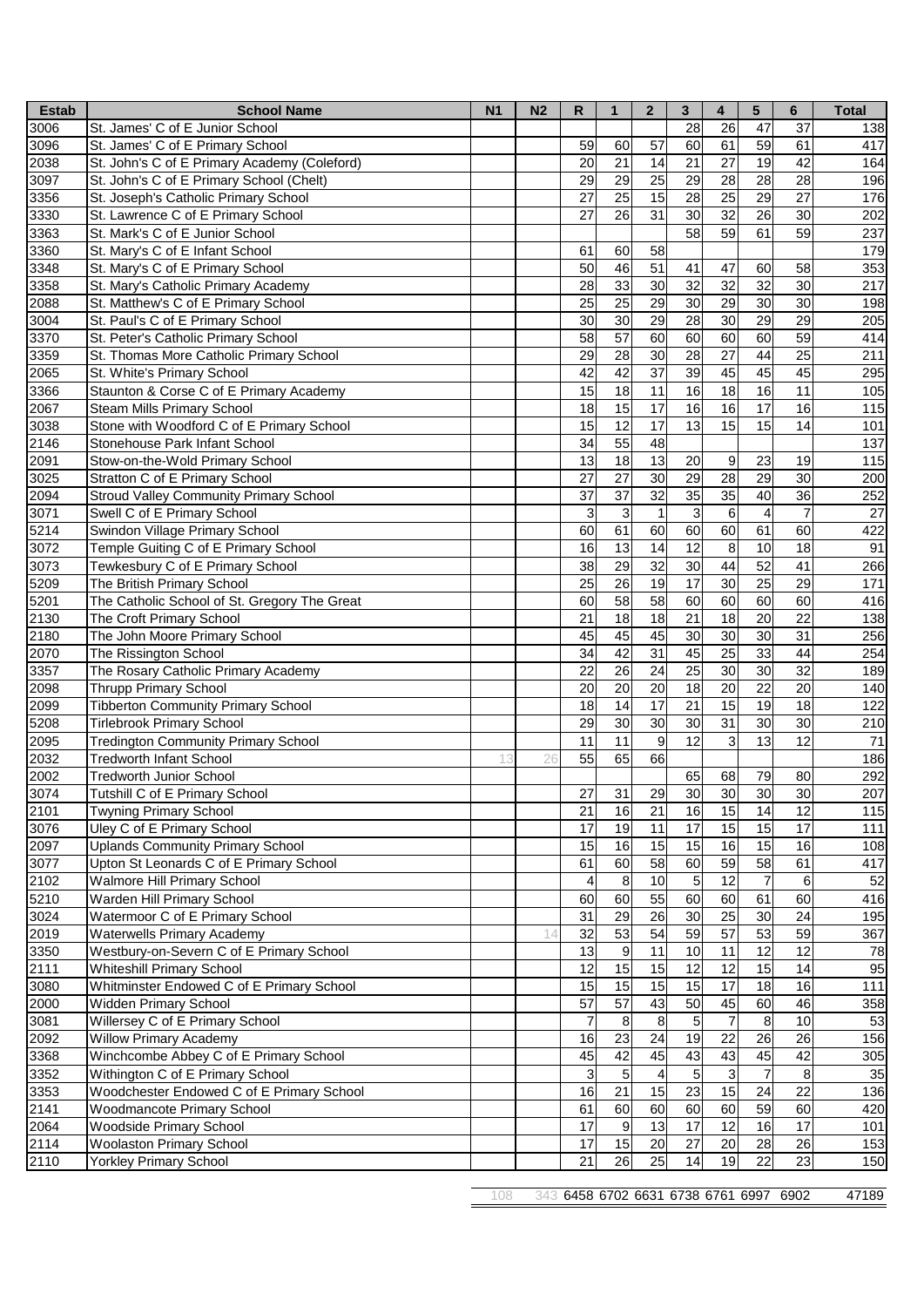| <b>October 2021 Census</b>                   |  |
|----------------------------------------------|--|
| Summary of Number on Roll by NCY - Secondary |  |

| <b>Estab</b> | <b>School Name</b>                              | $\overline{7}$ | 8   | 9   | 10  | 11  | 12  | 13  | <b>Total</b> |
|--------------|-------------------------------------------------|----------------|-----|-----|-----|-----|-----|-----|--------------|
| 6905         | All Saints' Academy                             | 191            | 193 | 178 | 143 | 117 | 105 | 71  | 998          |
| 4032         | Archway School                                  | 150            | 145 | 162 | 163 | 168 | 53  | 81  | 922          |
| 5408         | <b>Balcarras School</b>                         | 314            | 196 | 219 | 196 | 205 | 175 | 196 | 1501         |
| 4012         | <b>Barnwood Park School</b>                     | 181            | 179 | 180 | 150 | 146 |     |     | 836          |
| 5418         | Cheltenham Bournside School & Sixth Form Centre | 283            | 299 | 297 | 288 | 262 | 132 | 158 | 1719         |
| 5414         | Chipping Campden School                         | 226            | 232 | 224 | 220 | 215 | 174 | 168 | 1459         |
| 5412         | Chosen Hill School                              | 221            | 237 | 224 | 210 | 225 | 115 | 110 | 1342         |
| 5409         | Churchdown School                               | 250            | 268 | 250 | 243 | 268 | 96  | 96  | 1471         |
| 5420         | Cirencester Deer Park School                    | 207            | 196 | 207 | 206 | 174 |     |     | 990          |
| 5419         | Cirencester Kingshill School                    | 189            | 183 | 181 | 171 | 186 |     |     | 910          |
| 4024         | Cleeve School                                   | 285            | 264 | 271 | 243 | 211 | 152 | 150 | 1576         |
| 5422         | Dene Magna School                               | 175            | 175 | 176 | 177 | 171 | 91  | 71  | 1036         |
| 4002         | Denmark Road High School                        | 152            | 154 | 154 | 154 | 153 | 126 | 130 | 1023         |
| 4513         | Farmor's School                                 | 162            | 162 | 159 | 174 | 150 | 98  | 112 | 1017         |
| 4009         | Five Acres High School                          | 176            | 157 | 146 | 150 | 111 |     |     | 740          |
| 4019         | Gloucester Academy                              | 125            | 139 | 147 | 155 | 147 |     |     | 713          |
| 4017         | Henley Bank High School                         | 179            | 159 | 158 | 84  | 69  |     |     | 649          |
| 4018         | Holmleigh Park High                             | 243            | 224 | 228 | 193 | 171 | 91  | 56  | 1206         |
| 5406         | Katharine Lady Berkeley's School                | 257            | 250 | 248 | 248 | 255 | 138 | 135 | 1531         |
| 5424         | Maidenhill School                               | 158            | 155 | 148 | 107 | 126 |     |     | 694          |
| 5401         | <b>Marling School</b>                           | 160            | 155 | 160 | 158 | 153 | 235 | 191 | 1212         |
| 5411         | Newent Community School and Sixth Form Centre   | 199            | 207 | 217 | 149 | 155 | 69  | 51  | 1047         |
| 5403         | Pate's Grammar School                           | 149            | 152 | 149 | 155 | 143 | 243 | 231 | 1222         |
| 5421         | Pittville School                                | 175            | 174 | 205 | 174 | 159 |     |     | 887          |
| 5407         | Rednock School                                  | 232            | 218 | 236 | 204 | 202 | 88  | 64  | 1244         |
| 5400         | Ribston Hall High School                        | 150            | 154 | 153 | 124 | 124 | 93  | 68  | 866          |
| 4064         | Severn Vale School                              | 271            | 275 | 267 | 261 | 235 |     |     | 1309         |
| 4010         | <b>SGS Berkeley Green UTC</b>                   |                |     |     | 88  | 65  | 74  | 44  | 271          |
| 4001         | Sir Thomas Rich's School                        | 154            | 154 | 157 | 156 | 126 | 199 | 208 | 1154         |
| 5428         | Sir William Romney's School                     | 103            | 117 | 115 | 101 | 110 |     |     | 546          |
| 4600         | St. Peter's Catholic High School & Sixth Form   | 234            | 239 | 240 | 237 | 239 | 178 | 167 | 1534         |
| 5402         | Stroud High School                              | 155            | 160 | 159 | 160 | 159 | 130 | 144 | 1067         |
| 5405         | Tewkesbury School                               | 237            | 217 | 212 | 223 | 209 | 84  | 119 | 1301         |
| 5410         | The Cotswold Academy                            | 232            | 200 | 244 | 219 | 223 | 147 | 141 | 1406         |
| 5404         | The Crypt School                                | 154            | 153 | 154 | 153 | 151 | 162 | 149 | 1076         |
| 4005         | The Dean Academy                                | 112            | 84  | 124 | 105 | 113 |     |     | 538          |
| 4006         | The Forest High School                          | 68             | 49  | 62  | 63  | 48  |     |     | 290          |
| 4022         | The High School Leckhampton                     | 120            |     |     |     |     |     |     | 120          |
| 4068         | Thomas Keble School                             | 149            | 142 | 133 | 121 | 143 |     |     | 688          |
| 5417         | Winchcombe School                               | 105            | 106 | 99  | 97  | 95  |     |     | 502          |
| 5415         | Wyedean School & Sixth Form Centre              | 153            | 167 | 171 | 169 | 167 | 140 | 118 | 1085         |

|  | 7436 7090 7214 6792 6549 3388 3229 |  |  |  |  | 41698 |
|--|------------------------------------|--|--|--|--|-------|
|--|------------------------------------|--|--|--|--|-------|